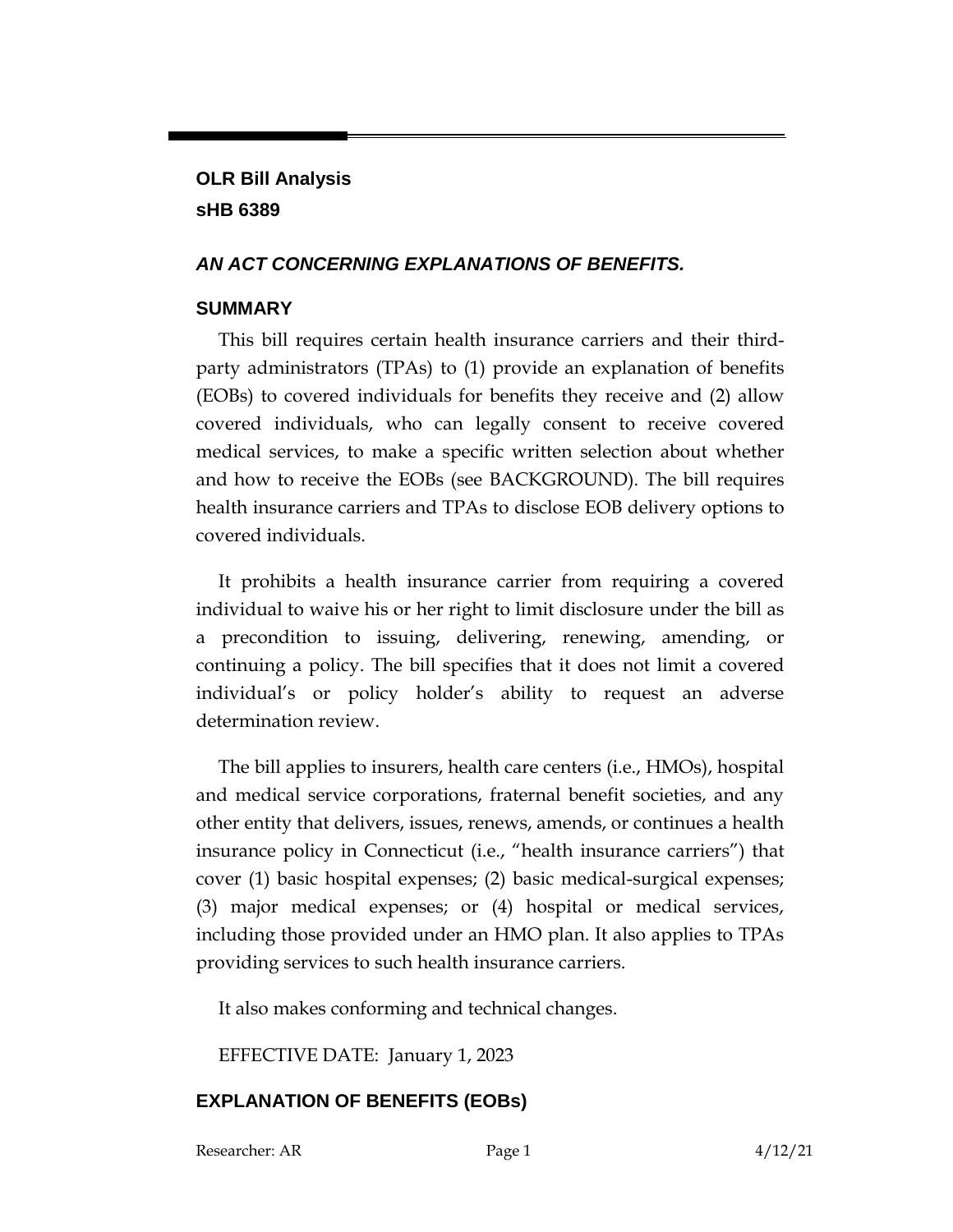## *Delivery Method*

The bill requires health insurance carriers and TPAs to issue EOBs to consumers, but also allows covered individuals who can legally consent to receiving covered services to (1) specify how EOBs are delivered or (2) opt out of receiving them entirely.

Health insurance carriers and TPAs must allow a legally consenting consumer who is a covered individual to specify in writing that EOBs must be delivered solely to him or her by:

- 1. mail to his or her address or any other specified address;
- 2. e-mail or other electronic means; or
- 3. making the EOB available solely to him or her electronically, in compliance with certain federal privacy laws (e.g., through a patient portal).

Under the bill, the consumer's choice remains valid until he or she specifies another method in writing to the carrier. The health insurance carrier or TPA must comply with a consumer's written request for a specific delivery method within three business days after receiving it. Additionally, they must provide written confirmation of receipt and, if contacted by the consumer, advise on the status of his or her selection.

# *Opting Out*

Covered individuals who can legally consent to benefits may specify, in writing, that the health insurance carrier or TPA not issue an EOB. In such a case, the carrier or TPA cannot require the covered individual to explain this decision unless required by law or pursuant to a court order.

## *Disclosures*

Additionally, the bill requires health insurance carriers and TPAs to make available to consumers a statement disclosing that any covered individual who can legally consent to receiving covered benefits may specify that the carrier: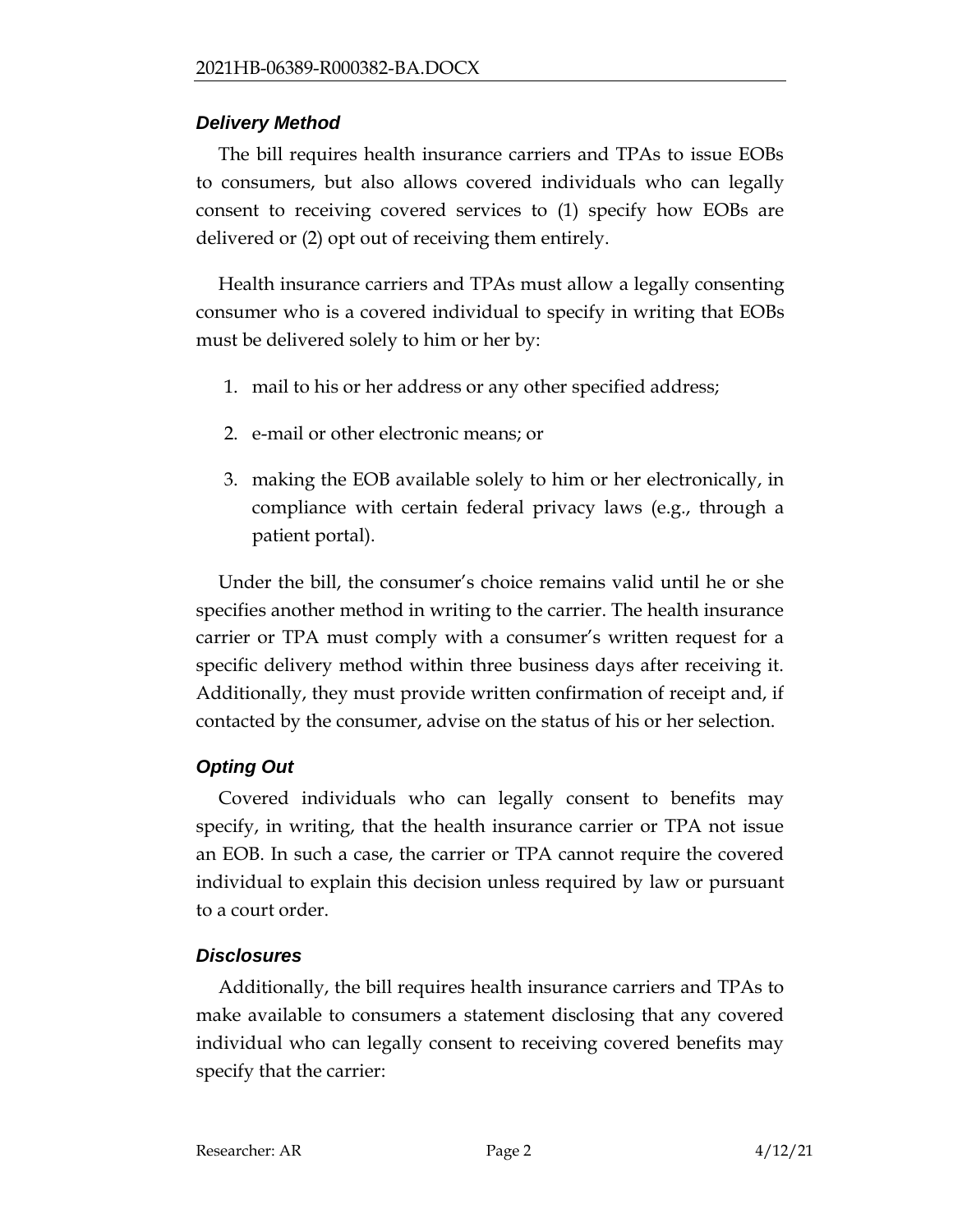- 1. not issue EOBs concerning him or her or
- 2. issue them only to the consumer using the method he or she chooses.

The statement must (1) be in an easily readable, accessible, and understandable format and (2) include a space for the consumer to provide a mailing or email address.

Under the bill, the disclosure statement described above must be included in the benefits information that carriers must provide upon enrollment, and that both carriers and the Connecticut Health Insurance Exchange (Access Health CT) must make available on their websites.

The bill also requires health carriers and TPAs to disclose to insureds that they may (1) submit EOB delivery method requests or (2) request that EOBs not be delivered at all. This disclosure must be in plain language and displayed or printed clearly and conspicuously in all coverage documents, privacy communications, EOBs, and Internet websites the health carrier makes available to Connecticut consumers.

### **BACKGROUND**

### *Medical Consent*

Generally, adults may legally consent to medical procedures. By law, a minor may legally receive certain medical examination or treatment without his or her parent's consent, including sexually transmitted disease testing (CGS § 19a-216), alcohol or drug dependence treatment (CGS § 17a-688), and, in certain cases, HIV testing (CGS § 19a-592).

### *Related Bill*

sHB 6461 (§ 6), favorably reported by Higher Education and Employment Advancement Committee, contains identical provisions.

### **COMMITTEE ACTION**

Insurance and Real Estate Committee